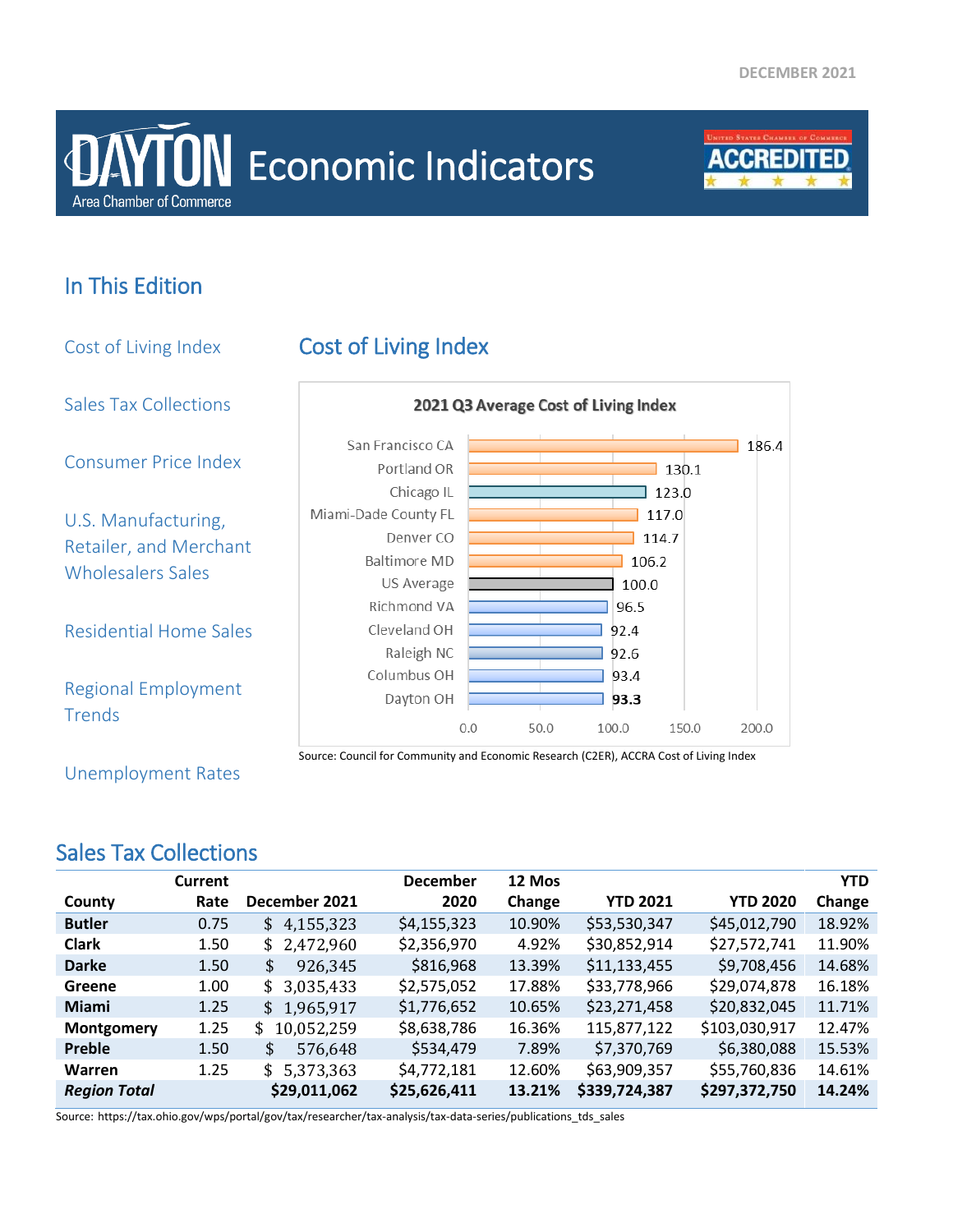### Consumer Price Index

| December 2021 % Monthly change   | 0.3% |
|----------------------------------|------|
| CPI over the last 12 months avg. | 7.5% |

Statistics for the Dayton MSA are no longer available. Based on Midwest region B/C MSA Population 50,000- 1,500,000. Source: http://www.bls.gov/regions/mountain-plains/news-release/consumerpriceindex\_midwest.htm#chart1

## Consumer Price Index - Percent Change



Statistics for the Dayton MSA are no longer available. Based on Midwest region B/C MSA Population 50,000- 1,500,000. Source[: http://www.bls.gov/regions/mountain-plains/news-release/consumerpriceindex\\_midwest.htm#chart1](http://www.bls.gov/regions/mountain-plains/news-release/consumerpriceindex_midwest.htm#chart1)

### Estimated Monthly Sales for Manufacturers, Retailers, and Merchant Wholesalers

| (In millions of dollars)  | <b>December</b><br>'21 | November '21 | December '20 | December 21/December 20<br>% Change |
|---------------------------|------------------------|--------------|--------------|-------------------------------------|
| <b>Total Business</b>     | \$1,721,865            | \$1,723,674  | \$1,481,943  | 16.19                               |
| <b>Manufacturing</b>      | \$530,726              | \$526,965    | \$475,283    | 11.67                               |
| Retail                    | \$552,629              | \$565,932    | \$485,541    | 13.82                               |
| <b>Merchant Wholesale</b> | \$638,510              | \$630,777    | \$521,119    | 22.53                               |

Note: Adjusted for seasonal variations and, in the case of sales, for trading-day differences and holiday variations. For complete methodology, refer to the source.

Source: US Dept. of Commerce, US Census Bureau, Economic Indicators, Manufacturing and Trade Inventories and Sales

### Residential Home Sales

|                             | December '21  | December '20  | %Change | <b>YTD '21</b>  | <b>YTD '20</b>  | %Change |
|-----------------------------|---------------|---------------|---------|-----------------|-----------------|---------|
| <b>Number of Homes Sold</b> | 1471          | 1448          | 1.59%   | 17.618          | 17.283          | 1.94%   |
| <b>Total Home Sales</b>     | \$321.716.537 | \$289.114.444 | 11.28%  | \$3,863,776,025 | \$3.402.979.256 | 13.54%  |
| Average Sale Price (\$)     | \$218,706     | \$199,665     | 9.54%   | \$219,308       | \$196.897       | 11.38%  |

Source: Dayton Area Board of Realtors, Dayton Area Home Sales